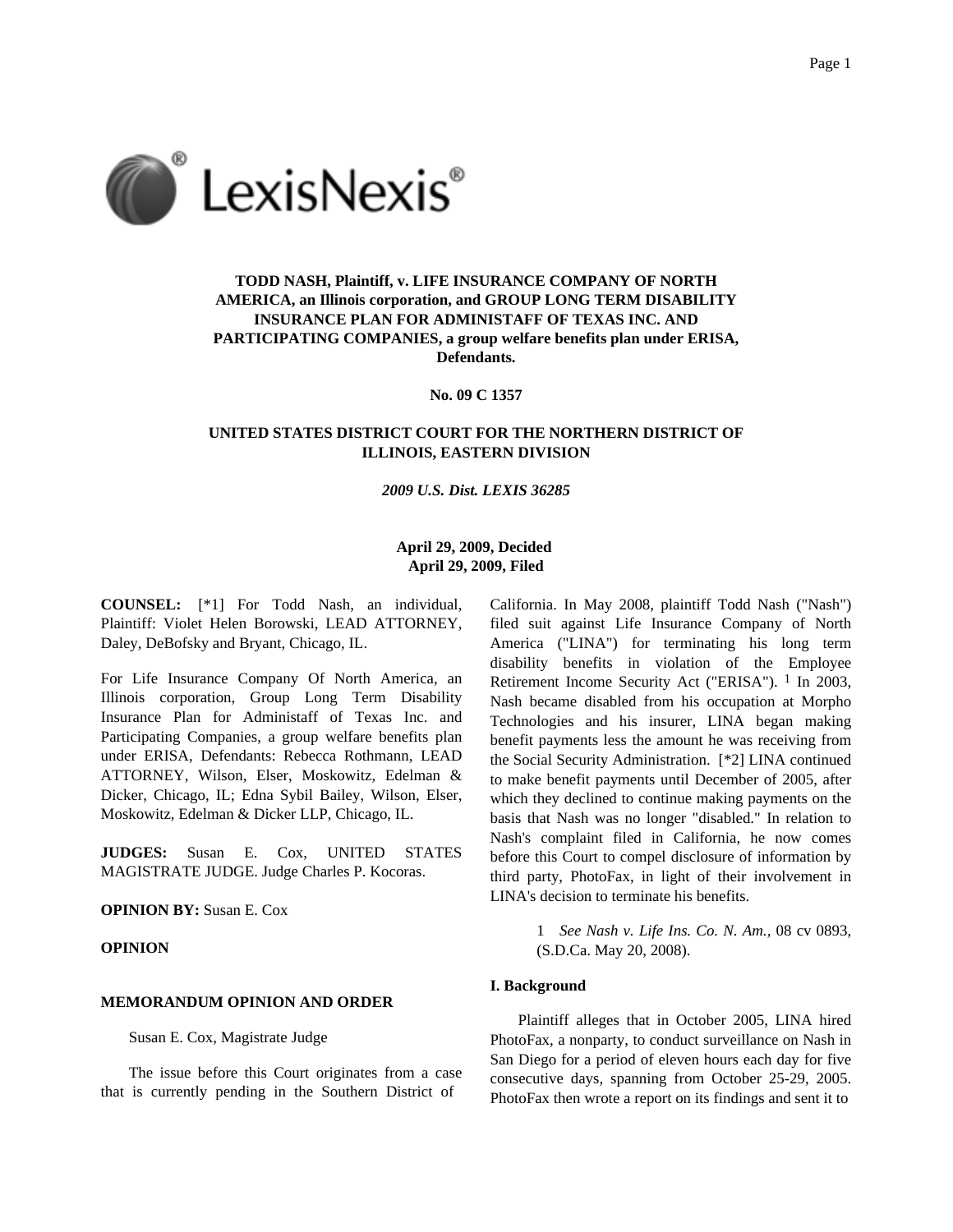LINA along with excerpts of noncontinuous footage from their video surveillance of Nash totaling 240 minutes. After receiving the written report, LINA, upon consideration of additional factors, decided to terminate Nash's benefits on the basis that he was no longer disabled. Nash then proceeded to appeal LINA's decision. After three unsuccessful rounds of appeals, each citing the PhotoFax report to varying degrees as a basis for their denial, Nash [\*3] filed this case. Throughout the entire process of appealing LINA's decision, Nash continued to request full disclosure of all surveillance footage collected and supplied by PhotoFax to LINA, and continued to argue that the incomplete and inaccurate report made by PhotoFax was a mischaracterization of the facts LINA used to make its determination. Despite these repeated requests, PhotoFax consistently refused to disclose the complete record of surveillance and only disclosed to Nash the "edited" version of the video that had been submitted to LINA.

Following the filing of this suit, in October 2008, plaintiff served PhotoFax with a subpoena and requested "copies of any and all writings or documents or things, including electronically stored information, that relate to PhotoFax's investigation and surveillance of Todd Nash" along with a list of specific items to be included in the request. 2 PhotoFax, represented by the same counsel as defendants, objected to the subpoena as a whole, arguing that ERISA does not allow discovery and that the purpose behind the subpoena was to harass PhotoFax in retaliation for plaintiff losing his trespass action against PhotoFax. In addition to those general [\*4] objections, Photofax has specifically objected to every request in the subpoena made by Nash on the grounds that the information is privileged, involves trade secrets, and is overly broad and irrelevant. PhotoFax's complete objection to produce any documents sought by the subpoena is the basis for Nash's present motion to compel disclosure by PhotoFax.

> 2 *See* Ex. 5, Subpoena For Production of Documents to PhotoFax, Pl. Motion to Compel.

After plaintiff filed the present motion, PhotoFax filed its response. In addition to the original objections made, PhotoFax now, and for the first time, argues that all video surveillance recorded of Nash has already been turned over to him, along with all of the invoices between PhotoFax and LINA. Essentially, PhotoFax now claims that there is nothing more that can be produced.

### **II. Analysis**

Both parties, and nonparty PhotoFax, dispute the standard of review to be applied by the district court. While that issue is not before this Court, it does bear importance on determining whether additional discovery should be compelled by PhotoFax. Based on the facts before this Court, there is no dispute that PhotoFax has refused to disclose all relevant documents, [\*5] including instructions that it may have obtained from LINA prior to submitting its report to them. It is also not disputed that from the time of Nash's administrative review of LINA's decision he has not been able to access this information or the complete video surveillance that was collected (prior to editing) from PhotoFax. In essence, he has been denied the ability to access the information that was used to make the report submitted to LINA and, thus, as plaintiff alleges, has not had the opportunity to effectively challenge those findings during the administrative hearing. All of these facts are relevant to the district court's decision as to which standard of review to apply. Accordingly, any decision to open or limit discovery prior to such a ruling requires careful review of the facts involved in each party's claims and defenses.

In both the Seventh and Ninth circuits, additional discovery may be allowed under ERISA depending on the circumstances of the specific case and the level of review being applied by the district court. 3 When the court reviews the case using a *de novo* standard, supplemental evidence can be submitted in addition to the administrative record.  $4$  When the  $[*6]$  court uses the "arbitrary and capricious" review standard, limited discovery can be permitted when there is an alleged conflict of interest supported by an instance of misconduct by the plan administrator. 5

> 3 *Abatie v. Alta Health & Life Ins. Co., 458 F. 3d 955, 969 (9th Cir. 2006)*;*Patton v. MFS/Sun Life fin. Distribs., Inc., 480 F.3d 478, 490-92 (7th Cir. 2007)*.

> 4 *Abatie, 458 F.3d at 969*. 5 *Semien v. Life Ins. Co. of N. Am., 436 F.3d*

*805, 815 (7th Cir. 2006)*.

In making a conflict of interest claim under the arbitrary and capricious standard, the Seventh Circuit requires that the claimant make out a prima facie case showing that there is good cause to believe that limited discovery will reveal a procedural defect in the plan administrator's determination." 6 Some of the procedural defects that have expanded discovery from the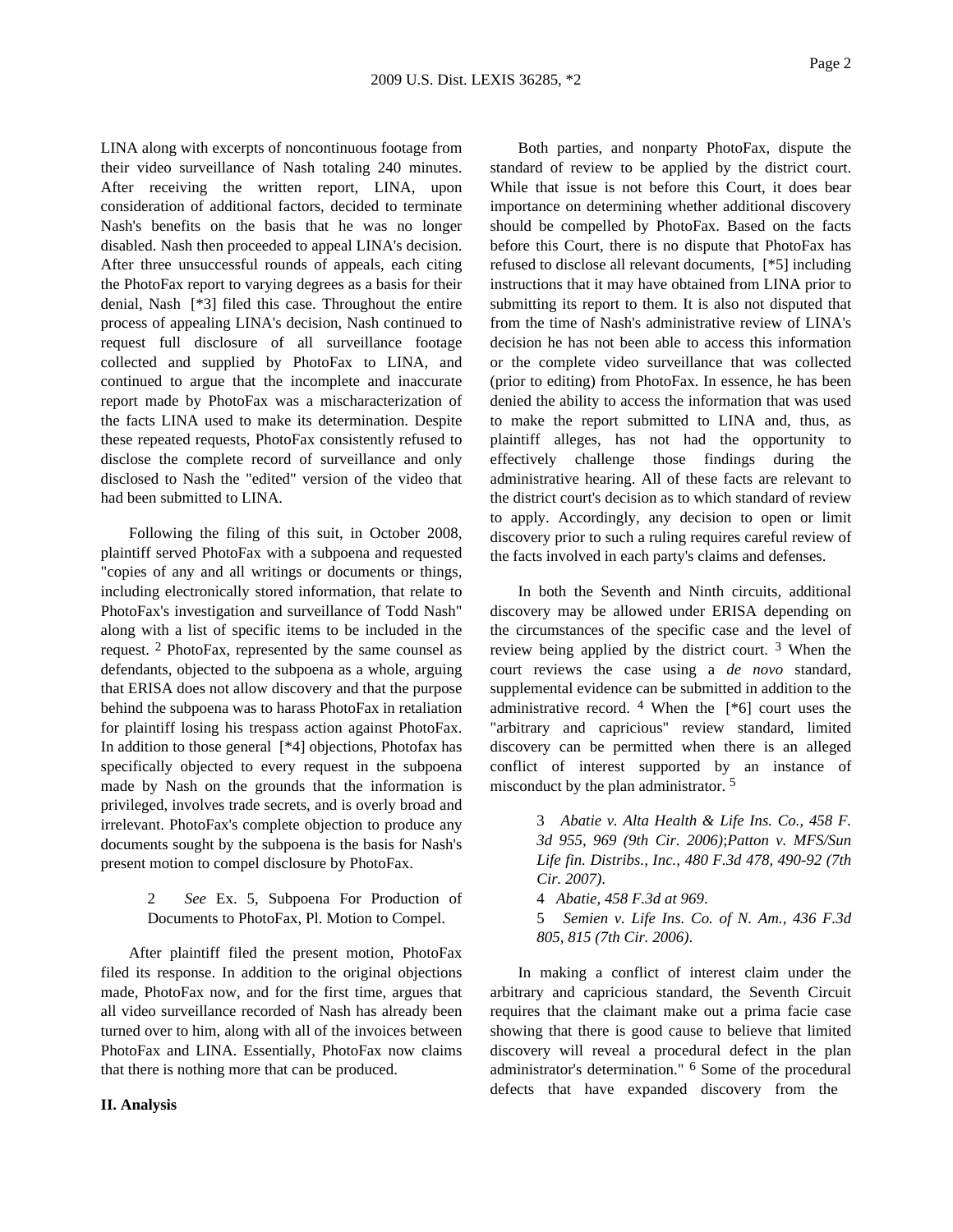administrative record include issues of whether a party had a chance to present their evidence in the ERISA administrative proceeding,  $7$  or where there was "doubt" that the application was given a genuine evaluation." 8 Because in this case, both of these allegations have been made by plaintiff and have been supported by a good faith prima facia case, this Court grants [\*7] plaintiff's motion to compel disclosure by PhotoFax. Barring the discovery of additional evidence on the basis of the standard of review would be arbitrary and premature. The Court will now more fully address each PhotoFax objection.

> *Semien, 436 F.3d at 815*. *Casey v. Uddeholm Corp., 32 F.3d 1094, 1099 (7th Cir. 1994)*. *Semien, 436 F.3d at 813*.

#### **A. PhotoFax's Objection Based on Relevance**

PhotoFax objects to several of the requests contained in the subpoena on the basis that they are irrelevant to plaintiff's claim of procedural conflict of interest. It is clear to this Court that Nash challenges the accuracy of PhotoFax's report and record of surveillance as documented in the administrative record. In his complaint, he argues that the incomplete instances of surveillance over a span of five days, the failure to capture any surveillance of him doing activities similar to those required by his occupation, and the failure to have the video reviewed by his doctor, make the report and surveillance collected by LINA unfair and incomplete to rely on. Plaintiff argues that by PhotoFax denying Nash the ability to review all the information used to write its report and denying any information detailing [\*8] the relationship between PhotoFax and LINA, he has been left with no means to challenge the alleged defects involved in writing the report and alleged bias relationship that he claims exists between both parties.

In deciding whether to permit discovery and whether information is relevant, the court considers the most important factor to be "whether the evidence [sought] is 'necessary' to an 'informed and independent judgment' on the parties claims and defenses, which will obviously depend on the nature of the claims and whether the administrative record was 'relatively undeveloped' with respect to those claims." <sup>9</sup> Thus, when the record lacks certain information that is relevant to plaintiff's challenge of the administrator's decision, and the district court chooses to not allow additional discovery, the Seventh

Circuit has reversed the decision on the ground that the court "chose to make an arbitrary decision rather than an informed one." 10 The court explained that "[b]ecause Plaintiff ha[d] no access to the type of information that would either support or undercut defendant's argument...because all of that information lie[d] exclusively within the control of the Defendants, a potential [\*9] gap in the record exists and it is impossible for the Court to determine whether Plaintiff's claim was fully and fairly evaluated without affording Plaintiff the opportunity to conduct limited discovery..." 11

> 9 *Patton, 480 F.3d at 491* (quoting *Casey, 32 F.3d at 1099*).

> 10 *Patton, 480 F.3d at 491* (reversing the lower court's denial to allow additional discovery in an ERISA claim and where there was no standard of review recited in its reasoning to justify the denial).

> 11 *Young, 498 F.Supp.2d at 1107* (citing *Patton, 480 F.3d at 492-93*).

From the beginning, voluntary disclosure was made impossible by the defendant and PhotoFax. For PhotoFax and LINA to bar the information Nash sought to have disclosed during the administrative proceedings and then argue that if information is not contained in the administrative record, it cannot be discoverable is a misinterpretation of ERISA. PhotoFax and LINA's refusal to produce any additional information into the record has created a gap in the record which makes it difficult to ascertain that the review given was complete and fair. Moreover, the information sought also relates to the claims he makes and there is no other way to get the same information because [\*10] it lies exclusively in the hands of both PhotoFax and LINA. Their actions in concert along with their representation by the same counsel only underscores the relevancy of their relationship in light of Nash's claim. Under these circumstances, therefore, and because ERISA requires that a "full and fair assessment" of the claim made by the plan participant be made, the relationship between third party PhotoFax and LINA is relevant to the inquiry of whether a procedural conflict of interest existed.

In relation to PhotoFax's desire to differentiate a third party's requirement to produce documents from the defendant's, the Court does not find such an argument persuasive in the context of this case. In a very similar ERISA case involving additional discovery by a third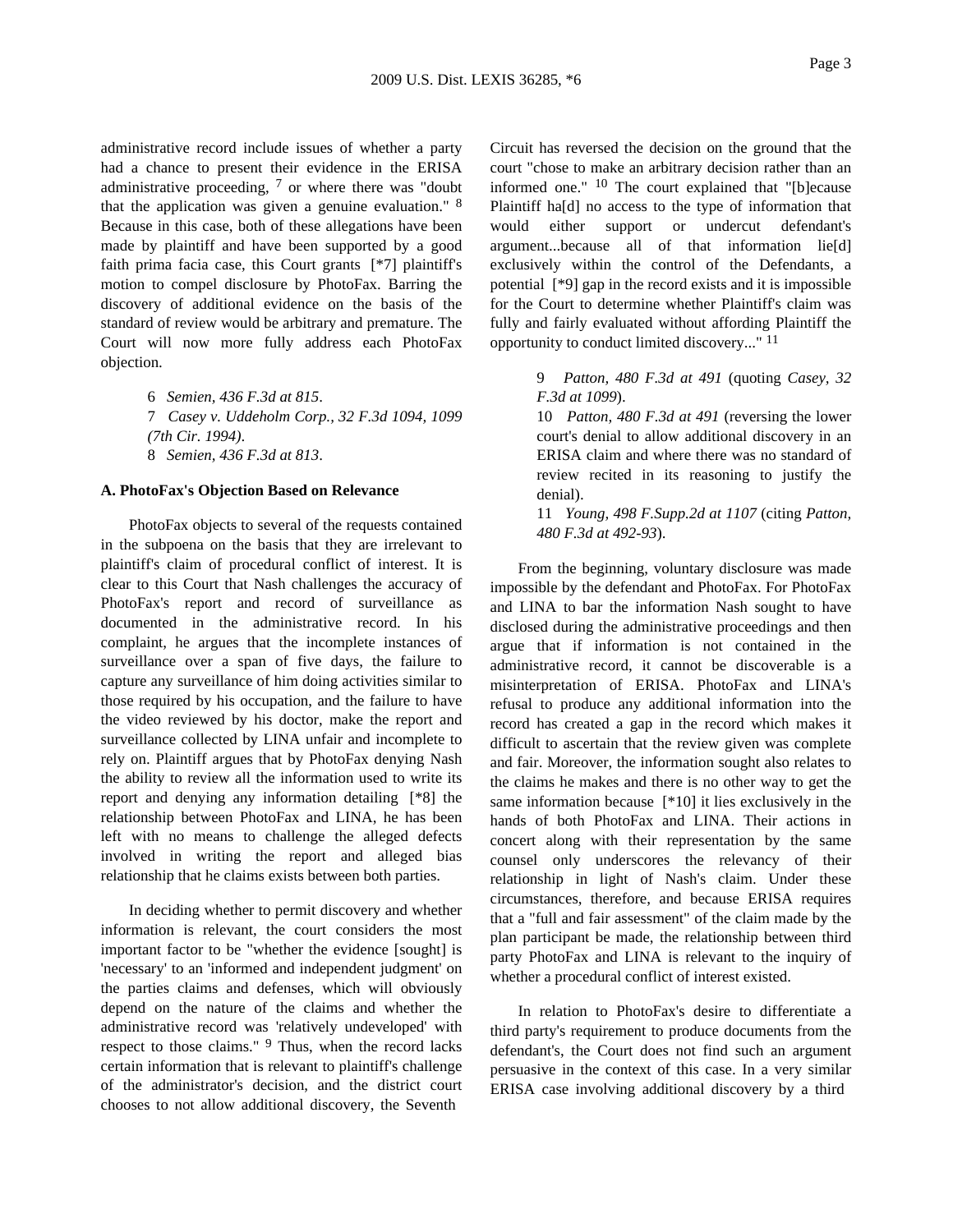party used by the defendant to perform actual vocational rehabilitation examinations for beneficiaries, the court granted additional discovery.  $12 \text{ In}$  that case, the plaintiff's claim was based on the defendant's denial to continue long term disability benefits when it relied on a report that was written by an alleged biased expert. For that reason, plaintiff argued that there existed a conflict of interest. 13 In granting [\*11] discovery, the court limited the request to those allegations that were supported by additional facts. The limited discovery was to include those documents that would discuss the contractual relationship between the third party and defendant, statistical data about the number of claims reviewed by the third party and the number of denials that resulted, and financial payments paid annually to defendant. <sup>14</sup> Applying these facts to this case, here we find that Nash's requests are narrowly tailored to only produce evidence of the relationship between both parties, as it relates to him, and that Nash has shown a prima facia case to support the allegations made in his complaint to open discovery.

> 12 *McQueen v Life Ins. Co. of N. Am., No. 07-283-JBC, 2008 U.S. Dist. LEXIS 16657, 2008 WL 631198 at \*1 (E.D.Ky. March 4, 2008)*. 13 *McQueen, 2008 U.S. Dist. LEXIS 16657, 2008 WL 631198 at \*1*. 14 *Id.*

The only request that appears overly broad and, thus, irrelevant is the request for each resume and/or CV of all personnel at PhotoFax involved in surveillance of Nash. While the information may be relevant to plaintiff's claim, he has not supported this request with facts to make it discoverable. The cost of exposing such personal information, that is not directly [\*12] relevant to the core issue in this case, will not justify disclosing it. 15 "[D]iscovery should be allowed only where the benefits of increased accuracy exceed the cost." 16 Notwithstanding the denial to compel disclosure of the resumes and CV's for employees at PhotoFax, all other objections for relevance and over-breadth are unfounded.

> 15 *See Patton, 480 F.3d at 492*. 16 *Id.*

#### **B. PhotoFax's Objection based on Completeness**

Subsequent to PhotoFax's initial objection that the information was proprietary and privileged, PhotoFax now argues that the video submitted to LINA is the

complete video and nothing more exists. This position is unconvincing for the following two reasons. Over the last three years that this surveillance footage has been the basis for defendant's denial to continue long term disability benefits to Nash, PhotoFax has never, until now, stated that the video plaintiff has in his possession was the complete surveillance taken by PhotoFax. <sup>17</sup> Instead, they have always objected to turning over any more footage on the grounds that it was privileged, confidential, and copyrighted. If the video turned over was, in fact, the complete video, why did PhotoFax not make this objection [\*13] sooner. Moreover, the four hours of surveillance that was turned over occurred over a span of five days, with each day of observation spanning a time period of at least eleven hours each day. That means that there could have been, potentially, fifty-five hours of video surveillance. It does not seem realistic for a company that has been hired to do surveillance, and write a subsequent report, to only have recorded less than one hour of activity from each day. If that is indeed the case, then it would only further support plaintiff's position that the methods relied on by LINA may have lacked in a "full and fair" assessment (as required under ERISA) of Nash's disability claim and it would be prejudicial to make a determination on such inadequate records. 18 Without a reasonable explanation to reconcile the "new" position taken by PhotoFax, their position appears to only hinder the fact-gathering process.

> 17 *See* Ex. 7, Plaintiff's Motion to Compel [dkt 1].

18 *See 29 U.S.C. §1133*.

### **C. PhotoFax's Objection based on Privilege and Trade Secret/Proprietary Information**

PhotoFax's final objection to the requested documents and remaining surveillance footage is that the information is private, privileged, [\*14] and containing trade secrets and proprietary information. To begin with, it is impossible to understand how video surveillance and photographs of Nash documenting his movements and actions would be too confidential and private for him to obtain. The surveillance that he seeks is only that of himself, so it is also unclear who would claim the privacy violation. There is also no basis or explanation provided to support why any of this information would be copyrighted, proprietary or containing trade secrets. Instead, PhotoFax claims a privilege on all of the requested information and does not explain any rationale